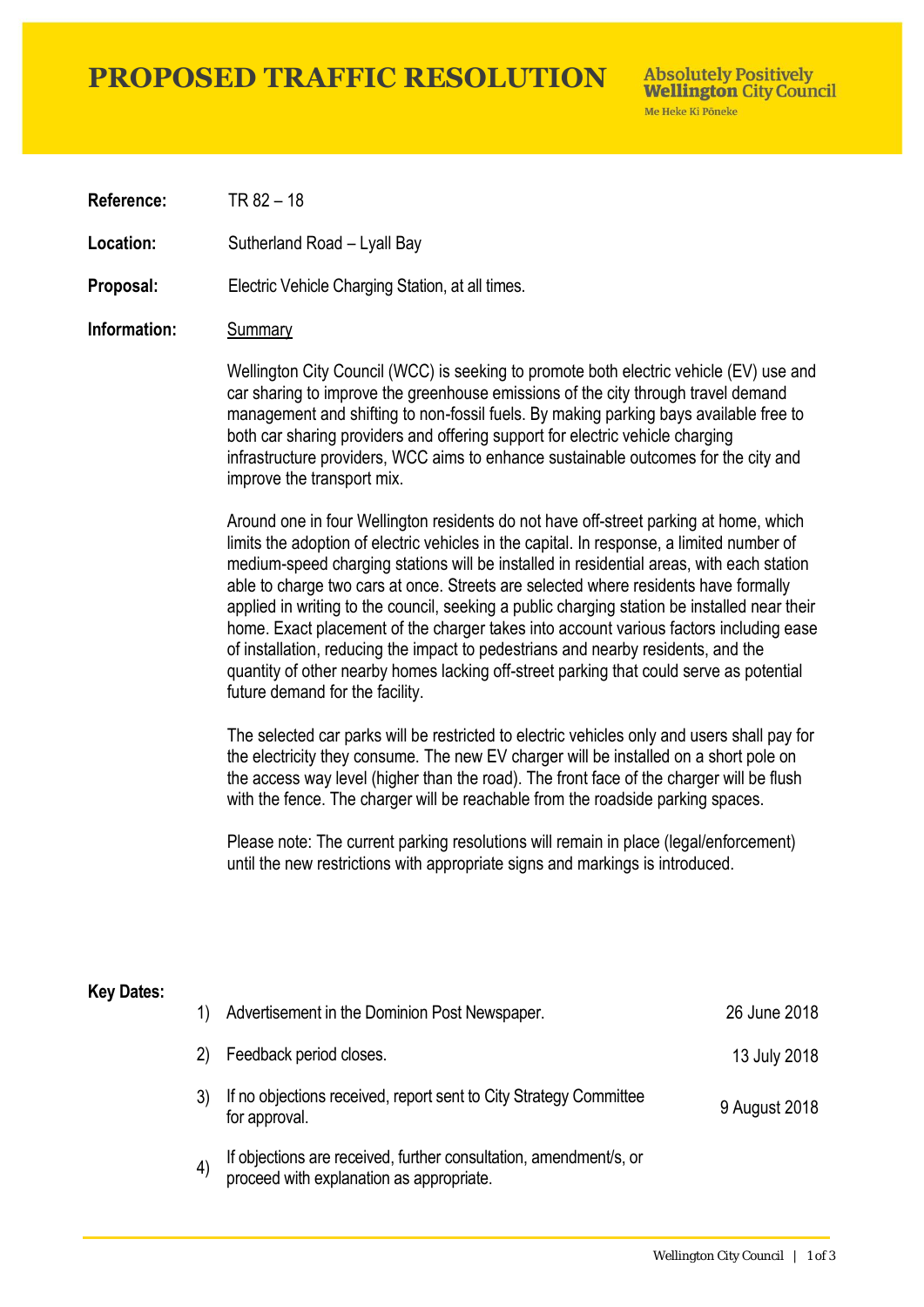# **PROPOSED TRAFFIC RESOLUTION**

## **Legal Description:**

*Add to Schedule B (Class Restricted) of the Traffic Restrictions Schedule* 

| <b>Column One</b>      | <b>Column Two</b>                                                                | <b>Column Three</b>                                                                                                                                                                                                                                   |
|------------------------|----------------------------------------------------------------------------------|-------------------------------------------------------------------------------------------------------------------------------------------------------------------------------------------------------------------------------------------------------|
| <b>Sutherland Road</b> | Parking place in the form<br>of electric vehicles only<br>parking, at all times. | West side, commencing 66.7 metres<br>north of its intersection with Miller<br>Place (Grid coordinates<br>$X = 1,749,810.550$ m<br>$Y = 5,422,964.250$ m) and extending<br>in a northerly direction following the<br>western kerbline for 11.2 metres. |

**Date:** 20/06/18

**Prepared By:** Charles Kingsford **(Principal Traffic Engineer, T/L) Approved By:** Steve Spence **(Chief Advisor, Transport & Infrastructure)**

## **WCC Contact:**

#### Sigurd Magnusson **Sustainability Advisor**

Wellington City Council 101 Wakefield Street / PO Box 2199, Wellington Phone: +64 4 803 8697 Email: electricvehicles@wcc.govt.nz